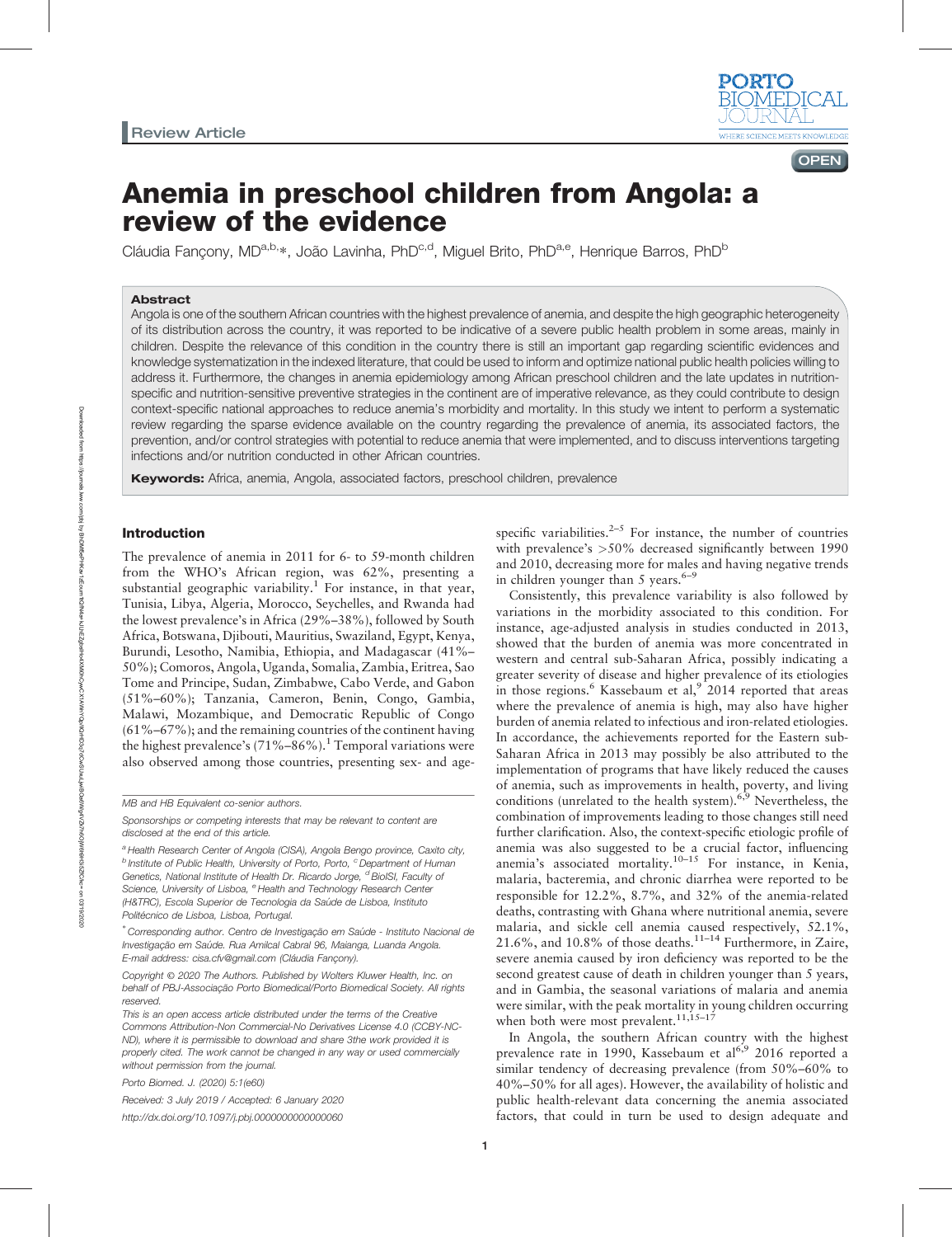context-specific interventions, is inexistent. In this study we intent to (1) perform a systematic review regarding the sparse evidence available on the prevalence and factors associated with the occurrence of anemia in the country and regarding prevention and/or control strategies that were implemented in national territory with potential to reduce anemia and (2) to discusses interventions targeting infections and/or nutrition conducted in other African countries.

#### **Methods**

The MESH terms were defined according to the research question. In general, they were introduced in the PubMed to screen for scientific papers, whereas Google search was used to screen for relevant reports. After introducing the MESH terms in the databases and research engines, the abstracts returned from the search were inspected for eligibility. Furthermore, studies were considered eligible if they reported in the abstract the prevalence of anemia, its related factors, and associations or interventions conducted. Studies conducted in animals, population older than 4 years, outside of Africa, regarding hereditary or acquired hemolytic or aplastic anemia, nontarget infections (HIV, etc) or in other language than English were excluded. After selecting the review papers for complete reading, the data relevant to each research question was extracted and resumed for integration in the respective section of this article. Back and forward cross references were conducted whenever found relevant.

# Research question: prevalence of anemia and its associated factors in children younger than 5 years in Angola

Pubmed search. To investigate all studies related to anemia conducted in Angola we used the MESH "("anaemia"[All Fields] OR "anemia"[MeSH Terms] OR "anemia"[All Fields]) AND ("Angola"[MeSH Terms] OR "Angola"[All Fields])", from this search resulted 54 papers. After considering the exclusion criteria, 46 papers were excluded: 35 for comprehending unrelated diseases, condition, or scope (mainly hemolytic hereditary anemia), 2 studies for unsuitable design (study protocol or laboratory methodological research), 5 studies due to noninclusion of under 5 years old, 3 for unavailable abstract and 1 conducted outside Angola. The full texts of the remainder 9 papers were then critically reviewed. From those, 2 policy papers and 1 reporting results from another paper already reviewed were excluded. The remaining papers were resumed in a table.

Google search. For this search we used the keywords: "Anemia" em Angola" plus "Anemia in Angola," to include both results in Portuguese and English. Furthermore, only pdf files resulting from the search were inspected for eligibility. This search resulted in 12 pdf files, 11 in Portuguese and 1 in English. After full text inspection, 9 documents were excluded because their main scope was unrelated to anemia or associated etiologies, and data regarding the prevalence of anemia in preschool children was extracted from the remaining 3 files.

### **Results**

## Review of evidence—anemia in Angola

There is lack of evidence in Angola regarding the prevalence of anemia and the determinants that influence its occurrence. In addition, concerning is the fact that (as far as we know) there are no published studies specifically targeting the prevention or control of anemia. In this study, the data on what is causing anemia are almost inexistent, as also the available data on preventive and control strategies implemented within national territory. The results of studies that include prevalence of anemia and/or their etiologies and studies of interventions impacting the anemia's occurrence are presented here.

Prevalence and associated factors in Angola. It was reported that in 1992 there was a high proportion (approximately 39%) of children aging between 3 months and 13 years with hemoglobin <6.8 mmol/L, occurring mainly in children from low social and economic state (in which the anemia frequency was in turn associated with physical development).<sup>18</sup> Later, reports from the WHO mentioned that the prevalence for Angolan preschool children between 1998 and 1999 was 29.7%, representative of a moderate public health problem.<sup>19</sup> In 2011, the strong relationship between anemia and malaria was evidenced nationally by the Malaria Indicators Survey conducted in the country, suggesting that malaria-infected children were at a higher risk of anemia, and that areas with the highest prevalence of malaria had higher proportion of severe anemia (4% of the children in the hyperendemic region had hemoglobin lower than 8.0 g/dL, whereas 2% of the children living in the hipoendemic region of Luanda had it). Furthermore, associations between the occurrence of anemia and lower social strata were reinforced.<sup>20</sup> Between 2015 and 2016, the national multiple indicators survey, reported alarming prevalence in children younger than 5 years  $(65\%)$ .<sup>21</sup> In that age group, the prevalence was reported to be higher in 6 to 11 months children (83% in 6–8 months and 82% in 9–11 months children) and to have higher severity in 12–17 months children with 9% of moderate-to-severe anemia.<sup>21</sup> In addition, geographic heterogeneity was documented, with the prevalence ranging from 50% in Lunda Sul and 77% in Cuando Cubango.

Regionally, comprehensive studies conducted within the Dande municipality of the Bengo's province in 2010 reported that the prevalence of anemia in children younger than 5 years was 57% and that malaria and schistosomiasis were responsible for 16% and 10% of anemia cases, whereas ascariasis was associated with undernutrition (in turn responsible for 13% of anemia cases). $22,23$  In that area, the distribution of anemia was found to be heterogeneous and to be influenced by the distribution of malaria. Between 2012 and 2013, Lemos et al<sup>24</sup> tested a therapeutic intervention in children (with  $2-15$ ) years) from a highly Schistosoma haematobium endemic setting of that province in which the prevalence of anemia at the baseline was very high (76%). In the studied children, 76% had S haematobium, 31% had at least 1 soil-transmitted helminth, 10% had Hymenolepis nana, and 6.7% had Plasmodium falciparum. The study also reports that, among the children followed, all anemia cases were infected with S haematobium.<sup>24</sup>

Interventions with potential two reduce anemia implemented in Angola. Using the described methodology, we have documented only to interventional studies. Lemos et al,<sup>24</sup> tested a therapeutic intervention in children (with 2–15 years) from a highly S haematobium endemic setting of that province in the Bengo province, between 2012 and 2013. In sum, authors reported low effectiveness in reducing infections when a mass administration of praziquantel was conjugated with albendazole and an antimalarial test-and-treat approach to malaria-infected children, describing that prevalence reductions 1 month after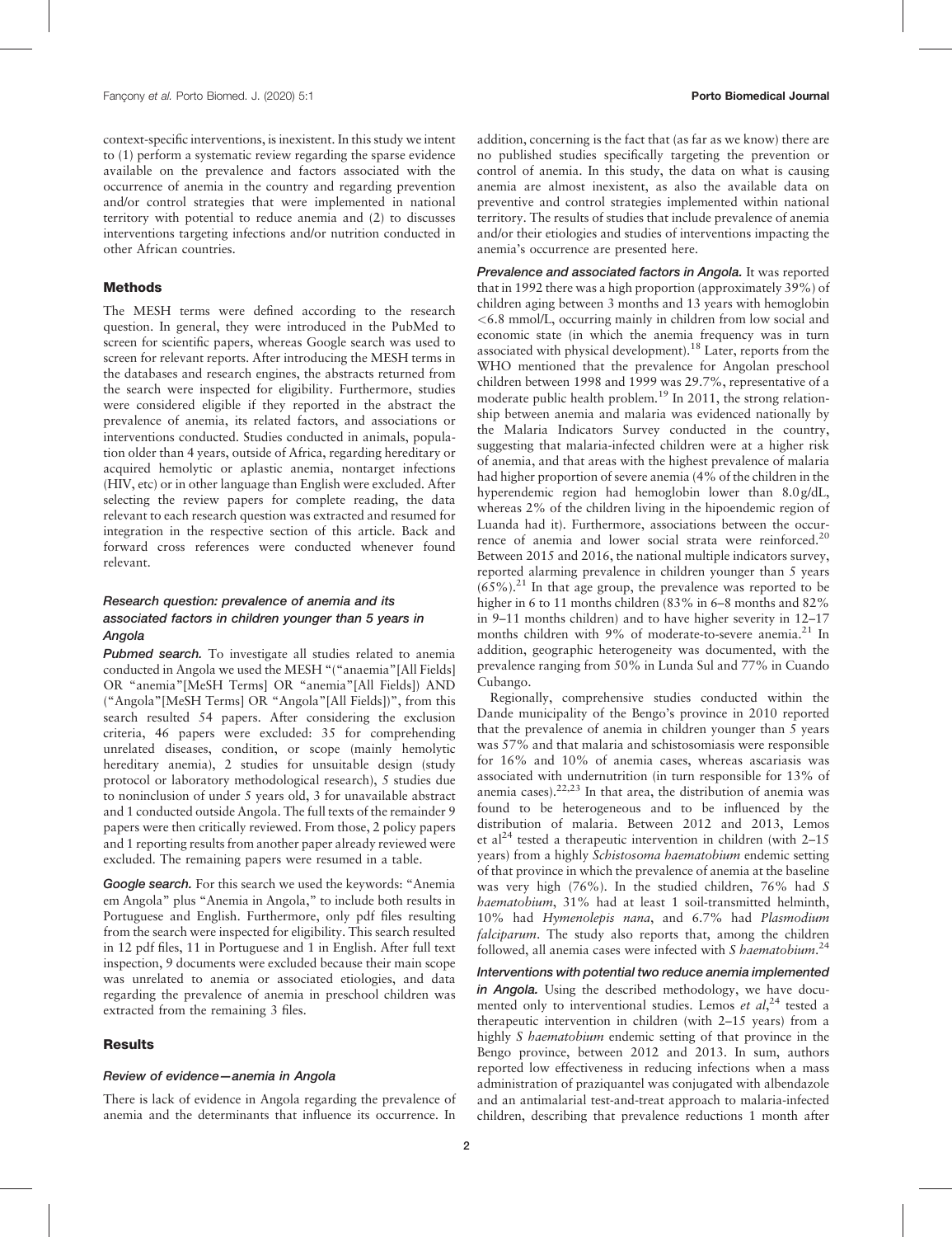treatment were relevant for urogenital schistosomiasis and intestinal parasites, but that 6 months later the prevalences were similar to the ones at the baseline. $2<sup>4</sup>$  In addition, the variation in the prevalence of P falciparum was postulated to have been biased by the seasonality of malaria (which increased 1 month after treatment but decreased 6 months after), whereas the very high prevalence of anemia was observed to have nonsignificant reduction.<sup>24</sup> Those results reiterate the high prevalence of infections and anemia in Angola and suggest that the beneficial effect of exclusively therapeutic interventions may not be sustained in our setting, possibly due to heavy contaminated environments. On the contrary, the effectiveness of nutritionspecific interventions needs also to be further investigated. The second study reported that anemia was reduced from 54.1% to 13.4% in malaria-infected children treated and from 53.1% to 15.9% in children treated with Artesunate-Amodiaquine, and followed by 28 days. $25$ 

## **Discussion**

# Main strategies to reduce anemia

Resulting from the review of the evidence available in Angola that was mentioned above, the prevalence suggests the occurrence of anemia in children younger than 5 years as a severe public health problem, in turn associated with either proximal or distal determinants. The main immediate determinants reported are infections, mainly malaria and schistosomiasis. Furthermore, malnutrition has been regionally associated, but data available are very scarce. In fact, designing strategies to reduce anemia requires previous baseline characterization that includes determining the context-specific profile, composed by documentation of anemia's frequency, spatial distribution, risk groups affected, and the contribution of its determinants. This review was unable to provide the necessary data due to scarce and/or publicly unavailable results.

Nevertheless, based on general knowledge, nutrition-specific approach, targeting mainly the immediate determinants of anemia, a nutrition-sensitive approach, targeting fundamental/ basic, underlying and intermediate determinants, or a combination of both should be considered.<sup>26</sup> Although defining the immediate determinants (nutritional, infectious, and/or genetic) would allow designing short-term control strategies, and determining the relevance of fundamental/basic, underlying, and intermediate determinants would allow designing mediumto-long term prevention strategies, a combination of both would comprehend control and preventive dimensions and could tackle anemia more comprehensively. $8,16,27$  For the purpose of guiding future strategies targeting nutritional anemia in Angola, the rational for some nutrition-specific and nutrition-sensitive approaches are resumed bellow as also the results from some interventional African studies.

Nutrition-specific approach: food-based interventions. Foodbased interventions can aim at (1) increasing the production, availability, and access to micronutrient rich foods, (2) increasing the consumption of micronutrient-rich foods (improving either the overall quantity or quality of multiple erythropoietic micronutrient), (3) increasing the bioavailability of micronutrients in the diet (by increasing the consumption of enhancers and decreasing the consumption of inhibitors of nonheme iron absorption), or (4) combining some of those aspects.  $8,28-30$  Their overall goal is to empower individuals to improve the quality of their own diets and are reported as being sustainable for preventing anemia (mainly Iron Deficiency Anemia) or related micronutrient deficiencies.<sup>8,27,31,32</sup> These approaches can be delivered through education, communication, social marketing, and behavior changing programs to target specific groups, and in young children they are frequently oriented to improve ageadequate breastfeeding, dietary diversity (frequently accounting for increasing micronutrient bioavailability), and feeding frequency.7,16,31,33–<sup>43</sup> Considering its relevance, the diet diversification and micronutrient bioavailability strategies are briefly discussed below.

Diets in rural areas from developing countries were reported to be based mainly in cereals, starchy roots, and/or tubers and legumes, having normally less frequent consumption of dairy products and flesh foods (which are rich sources of readily available heme-iron, zinc, and vitamin A as retinol, probably associated to disadvantaged dynamics of anemia-related determinants mentioned above.<sup>44,45</sup> Plant-based diets are reported to have high content in phytic acid, dietary fibers, and polyphenol, components that may inhibit the absorption of important trace minerals (mainly nonheme iron and zinc), and unsurprisingly, that pattern was reported not to provide the daily needs of calcium, iron, and  $\arctan 28,29,46-49$  In addition, they frequently have low fat content, which further limit the absorption of lipidsoluble vitamins. When considering dietary diversification to tackle micronutrient deficiency in those settings, it should be considered that the simultaneous consumption of nonheme ironrich foods, and enhancers of iron absorption (citric, malic, or ascorbic acid) or heme iron-rich foods (such as meat, poultry, or fish) may improve iron absorption by limiting the effect of iron inhibitors.<sup>50</sup> Furthermore, it should also be taken into account that the consumption of legumes, green leafy vegetables, whole grains, and fruits/fruit juices may potentially increase folate levels naturally, the consumption of green leafy vegetables, orange and/ or yellow fruits, vegetables, dairy products, eggs, and fish may increase vitamin A levels, and animal-source foods (such as shellfish, meats, fish, poultry) and dairy products may increase the levels of vitamin B12.<sup>16</sup> Furthermore, some methods of food processing (soaking, fermentation, germination, or thermal or mechanical processing) may also alter the bioavailability and absorption of micronutrients.16,28

Nutrition-sensitive approach—preventing and reducing infection-related anemia. Infections can cause anemia indirectly by causing malabsorption of nutrients or anorexia, but also directly through hemoglobin loss (by blood loss in urine and stool, hemolysis) or impaired red blood cell production (through inflammatory response).51–<sup>53</sup> Hookworms (Necator americanus and Ancylostoma duodenale) and schistosomes (particularly S haematobium) were reported to be the largest direct contributions to anemia through blood loss.1,5,54–<sup>56</sup> For instance, published report estimates that one half of moderate-to-severe cases of anemia in children may occur due to hookworm infection.7,16,57 Nevertheless, the intensity of infection, and coinfection with multiple parasites determine the severity of blood loss.16,57 In addition, schistosomiasis may also contribute to anemia through splenic sequestration of erythrocytes, increased hemolysis, or inflammation due to chronic disease.<sup>16</sup> Besides leading to a less severe blood loss, Ascaris lumbricoides infection also influences the iron status through gastric and intestinal ulceration and others such as Trichuris trichiura or Giardia lamblia are associated with malabsorption of micronutrients. Malaria associates with severe anemia by causing acute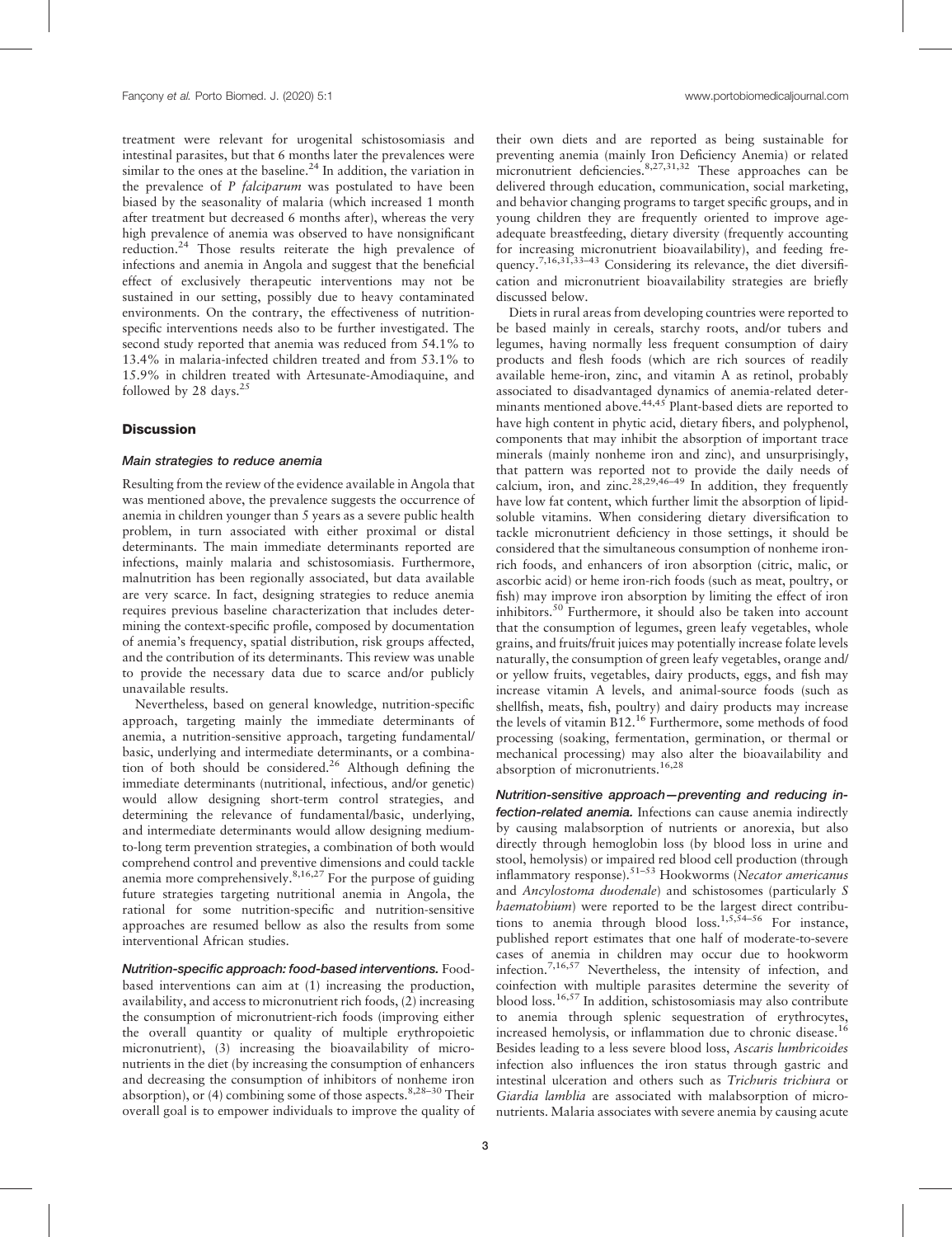and chronic hemolysis, subsequent suppression of erythropoiesis, and possibly secondary folate deficiency.8,16,58,59 Because enteric nematodes, cestodes, trematodes, and protozoans are often coendemic, polyparasitism has been suggested to have interactive effects, potentially altering the pathology of anemia.<sup>51,60–63</sup> For instance, coinfection between Plasmodium and Schistosoma was reported to have a multiplicative protective effects on anemia (in 5–18 years participants), with coinfected children having higher hemoglobin levels than children only infected with P falciparum.<sup>62,64</sup> Several other infections were also associated with anemia, namely viral and bacterial infections.<sup>65</sup>

It is also important to keep in mind that, while some parasites are the cause of micronutrient deficiencies, the nutritional status of the host can also influence the establishment of the infection itself and influence the pathway by which they will lead to anemia (dependent on the micronutrient that is lacking).<sup>58,59,66</sup> For instance, when facing a malaria infection, pre-established vitamin A deficiency may contribute to anemia by increasing the susceptibility to parasitemia, modulating iron metabolism, and impairing immune function, whereas vitamin E deficiency may lead to oxidant damage and consequent hemolysis. Moreover, folate and iron deficiency may impair erythrocyte synthesis, whereas riboflavin deficiency may decrease iron absorption and increase erythrocyte fragility, and zinc deficiency may impair immune function, increasing parasitemia, and leading to oxidative damage.<sup>58</sup> Interestingly micronutrient deficiencies can also protect against malarial anemia, specifically, vitamin E deficiency may protect from anemia by preventing antioxidant activity which increases the susceptibility of malaria parasites to oxygen radicals, whereas riboflavin deficiency may reduce parasite multiplication and growth, folate deficiency may impair the parasite metabolism, and iron deficiency may impair parasite multiplication.<sup>58</sup>

Nutrition-sensitive approach address mainly underlying and basic causes of anemia from a wide range of sectors, including disease control, water, sanitation, and hygiene and intersectoral strategies that address root causes (eg, poverty, lack of education, and gender norms). The control of parasitic infections aim both at stopping transmission (by treating infection) and also at reducing the morbidity that they cause (such as anemia). Anemia evaluation is suggested to be used as additional indicators to monitor population response to interventions in settings with high infection transmission due to relevant infection-anemia relationship.<sup>53</sup> In order to achieve the nutrition-sensitive approach aims, generally 3 main strategies are adopted: (1) pathogen-targeted chemotherapy that can bring direct relief from disease, promote child development, and help slow transmission; (2) long-term programs such as vector control; Water, Sanitation, and Hygiene (WASH) measures; or health education to change behavior that will help to prevent transmission; (3) a combination of both strategies.<sup>7,53,67</sup> The plausibility of those interventions is based on the assumption that in poor settings, where high prevalence, intensity, reinfection, incidence, and co-endemicity of anemia-related infections occur, there is an important contribution of micronutrient deficiency anemia related to infections, potentially refractory to supplementation and requiring multipotentially reflected, to supproaches.<sup>7,23,68–71</sup> In addition, in setting with a highly infectious profile, the screening and treatment of infections must be provided (especially in the case of malaria), to further prevent supplementation to adversely affect the infectionassociated morbidity and mortality in children.<sup>27,72-76</sup>

One of the first infection to be considered is malaria, responsible for approximately 35% of anemia in African children, and whose control in endemic areas was reported to greatly reduce anemia and severe anemia (by  $>25\%$  and by 60%, respectively).<sup>16,23,25,77–81</sup> When prevention is to be considered, chemoprevention and vector control are frequently planned. Intermittent preventive treatment comprehends the administration of sulfoxide-pyrimethamine, designed to protect children against clinical malaria and anemia in the first year of life, whereas vector control is the key intervention for global malaria control, aiming mainly at increasing the use of long-lasting insecticidal nets and indoor residual spraying to decrease transmission (among other less frequently used strategies).<sup>7,16,77</sup> The increased use of insecticide-treated nets has been reported to be successfully followed by significant decrease in the moderateto-severe anemia among children aging between 6 and 23 months of age.<sup>77</sup>

Soil-transmitted helminths, schistosomiasis, and environmental/tropical enteropathy (caused by the ingestion of high amount of fecal bacteria), should also be considered, as they are associated to anemia (mainly IDA) as previously reported.16,82–<sup>85</sup> Therapeutic approaches, aiming at reducing the burden of soil-transmitted helminths infections and the intensity of infections, include single-dose, large-scale mass deworming, periodic preventive chemotherapy, or repeated large-scale administration of anthelminthic drugs to at-risk populations (preschool, school-aged children, and women of childbearing age).<sup>86,87</sup> For schistosomiasis, control includes large-scale drug treatment of at-risk populations (with praziquantel), snail control, improved sanitation, and health and hygiene education. Until recently, target populations included school-aged children and adults (with occupations involving contact with infested water) considered to be at risk or entire communities in endemic areas. New evidences of high prevalence among preschool children has, however, highlighted the need to include them in control strategies.<sup>88–92</sup> Furthermore, multisectoral strategies, targeting adequate water, sanitation, and hygiene practices may maximize and sustain the benefits of a decreased burden of those infections. For instance, promoting improvements in key hygiene behaviors (such as hand washing), treatment, and use of safe water, and using hygienic methods of disposal of feces and urine can be incorporated into health-sector activities, such as nutrition counseling, promotion, and assessments, as well as health visits.

Combining strategies to reduce anemia. Integrating therapeutic (deworming) and preventive (either food-based or WASH/ malaria education) strategies can simultaneously treat infections and increase hematopoietic micronutrient intake or reduce disease transmission, which could result in the reduction of malnutrition and anemia.7,31,33–40,69,86,87,93–<sup>97</sup> For instance, deworming plus nutrition education has been reported to reduce anemia from 82.0% to 55.4%, while increasing green leafy vegetables consumption from 44.7% to 60.6%.<sup>40</sup> Furthermore, exclusive educational interventions targeting nutrition improvement; increased ability of mothers to identify malnutrition (from 15% to 99%); exclusive breastfeeding (79% vs 48% in control); weight gain (0.86 vs 0.77 kg in control); vegetables feeding; nutrient-dense foods at lunch (11% of difference between intervention and control groups); dietary requirements for energy, iron, and zinc; complementary feeding; and significantly reduced rates of stunting. $33-37,41,98$  On the contrary, exclusive WASH educational interventions, health education on soiltransmitted helminths and schistosomiasis, significantly increased knowledge, reduced the prevalence of A lumbricoides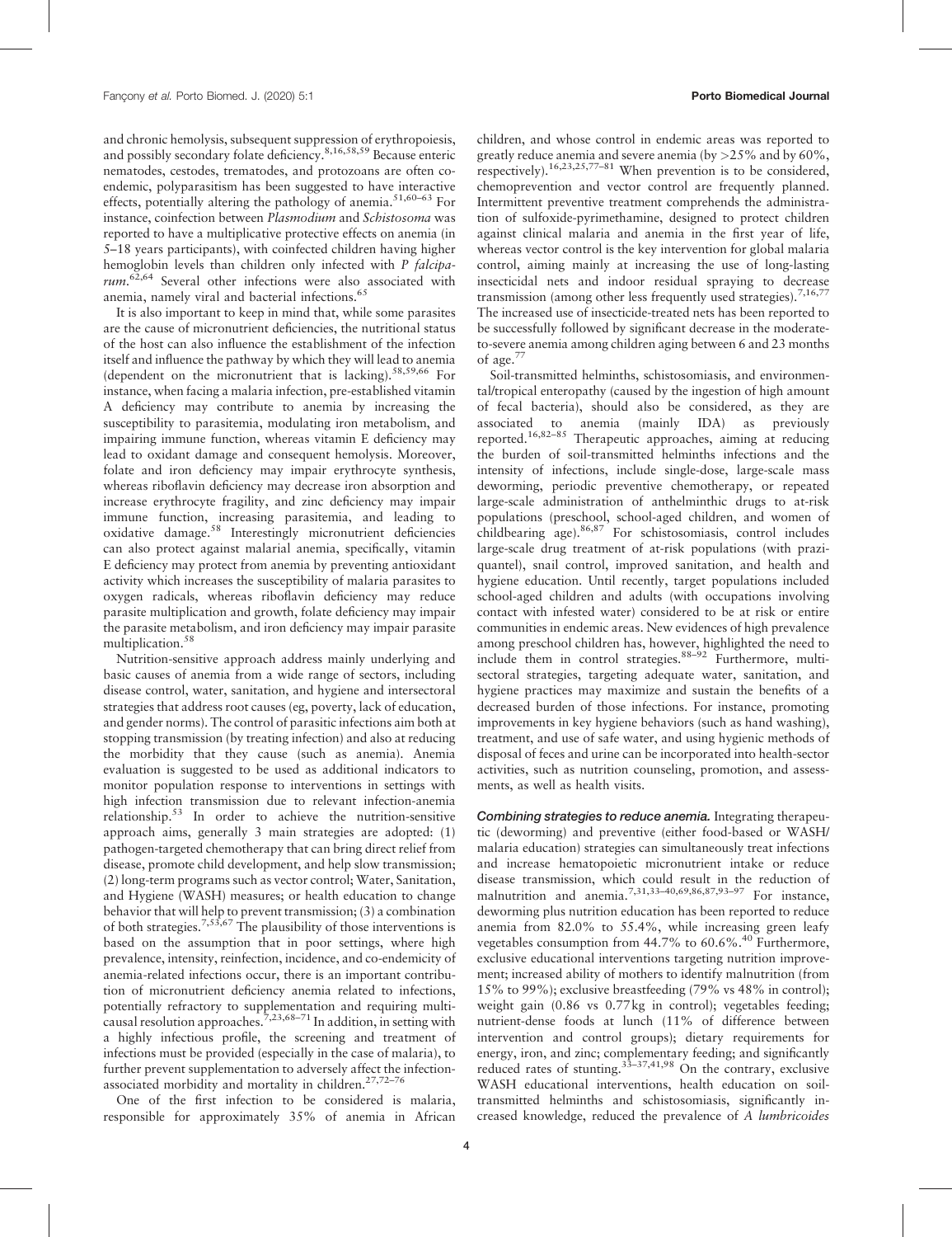and S mansoni, and reduced the incidence of hookworms and the intensity of trichuriasis, ascaridiasis, and hookworms.<sup>87,93</sup> When deworming is added to WASH education, prevalence and intensity of soil transmitted helminths decrease and school children scored higher than control on their knowledge.<sup>86,93</sup> Studies evaluating educational approaches to malaria prevention showed improved knowledge regarding breeding sites, bed-net use and indoor spraying, increased windows and door net use and practice of maintaining clean environment and, a reduced number of reported malaria episodes and fever incidence,94,95,99,100

As mentioned, several comprehensive intervention strategies have correspondingly been tested. They, however, frequently evaluate the impact of education on nutrition or on infectious etiologies (whether or not combined with drug therapy) separately.33–40,86,87,93–<sup>96</sup> Thus, differences in their designs and methodologies hinder the face to face comparison and evaluation of results, rendering it difficult to define the best approach to reduce anemia. For instance, differences on the target population (adult or children), dimensions of the learning package (eg, for sanitation: stool disposal, water quality, or supply), the deliverers (community promoters/volunteers, teachers, local health workers, community leaders), the place where education occurs (at health center or at the communities), the number of intervention contacts, type of contacts (group meetings and/or individual contacts), and duration of the intervention/observation and mainly the combination with other strategies (micronutrient supplementation, construction of latrines, and hand-washing mechanisms, etc) can be observed.33–40,86,87,93–<sup>96</sup> Furthermore, one of the most inclusive studies, published recently by Humphrey et al<sup>101</sup> 2019, investigated the effect of 2 WASH interventions, either alone or combined with improved Infant and Young Child Feeding, concluding that education in nutrition reduce anemia and stunting, but adding WASH to the intervention had no major improvements on those effects. Similar results were reported by Null et  $al^{102}$  2018 within a cluster-randomized trial using interventive groups with several WASH and nutrition combinations. Neither study investigated the effect of combining deworming, nor was the impact of malaria preventive actions included.

# Other aspects that need to be considered when designing interventions

Genetic causes of anemia. The normal adult hemoglobin molecule is composed of 4 globin subunits  $(2 \alpha$  and  $2 \beta)$ , 1 heme pigment (bound to each globin chain) including 1 iron (II) atom in each heme pigment. Furthermore, >1000 human hemoglobin variants have been described in the literature, a number of which are abnormal types of hemoglobin.<sup>27,103,104</sup> These abnormalities may result from mutation in the globin structural genes (with consequent qualitatively or quantitatively abnormal hemoglobin), or from mutations in globin gene regulatory genes (with consequent production of lower quantity of hemoglobin). One of the most frequent variants is a single nucleotide A-to-T mutation in the structural  $\beta$ -globin gene resulting in sickle cell hemoglobin, named hemoglobin S, which arises from the glutamic acid-tovaline substitution at position 6 in the  $\beta$  subunit of hemoglobin.<sup>26</sup> Generally, individuals with 1 hemoglobin S gene are phenotypically normal (sickle cell trait) and people who inherit 2 hemoglobin S genes have sickle cell (or Hb SS) disease.<sup>26</sup> Sickle cell disease is associated with low hemoglobin values (7 or 8 g/dL), vaso-occlusive crises (which cause impaired blood flow and consequent local tissue hypoxia and even tissue/organ ischemia), long-term organ damage, and decreased survival. $^{26}$  On the contrary, quantitative alterations in globin gene expression may result in thalassemia. Hereditary RBC-enzymopathies can also cause anemia.105–<sup>107</sup> One of the more prevalent worldwide is glucose-6-phosphate dehydrogenase (G6PD) deficiency.108–<sup>110</sup> More than 300 genetic variants of G6PD have been described. Most of the mutations are, however, rare.<sup>111</sup> Hemolysis due to G6PD deficiency leads to decreased hemoglobin levels, and it is dependent on the class of the enzyme deficiency state and the magnitude of the oxidant impact.<sup>26</sup> The G6PD deficiency presents a geographic pattern, with the Class 3 variants (which are associated with mild to moderate enzyme deficit) being prevalent in populations of African ancestry.<sup>26</sup>

Physiologic and biologic aspects associated with anemia. The proportion of anemia attributable to the nutritional, infectious, and genetic causes discussed above may vary according to several physiologic and biologic aspects. In groups at high risk, multiple factors are frequently acting simultaneously to affect the risk of anemia. For instance, an imbalance between the nutrients needed for erythropoiesis and the higher nutrient demands for rapid growth, place children younger than 5 years at high risk for developing IDA.<sup>16,112,113</sup> Healthy-term infants are reported to be generally born with adequate iron stores which can last approximately 6 months, depending on maternal iron status during pregnancy.<sup>8,26,114</sup> It was reported that infants of anemic mothers were almost 6 times more likely to become anemic by the first year of life, even after adjusting for several confounding factors such as socioeconomic status, feeding practices, and morbidity.<sup>8</sup> However, while generally considered adequate for the first 4 to 6 months of life, it should be considered that the amount of iron in breast milk may decrease through the course of breastfeeding period and may not be absorbed as efficiently as predicted.<sup>8,115–117</sup> Sequentially, the introduction of complementary foods should have appropriate quantity and bioavailability of iron and low levels of inhibitors of iron absorption, which could reduce the absorption.<sup>42,115,118,119</sup> On the contrary, male infants may be at greater risk of lower hemoglobin concentrations and/or poor iron status as compared to female infants.16,120,121 An assessment of iron stores in infants during the first year of life found that male infants had consistently lower iron stores and estimated body iron, and higher rates of iron deficiency than female infants.<sup>120,122,123</sup> It was suggested that in utero factors (potentially hormonal), could be influencing the status of iron at birth and also the erythropoietic activity.<sup>16</sup> Furthermore, there are reports of high heterogeneity regarding the hemoglobin levels that should define anemia among different countries, particularly in tropical regions.124–<sup>126</sup>

Health determinants of anemia. The prevalence and distribution of anemia (particularly IDA) is considered to have (1) fundamental, (2) underlying, (3) intermediate, and (4) immediate determinants, involving a complex interplay of factors. (1) Fundamental determinants involve socioeconomic, political, climatic, and environmental conditions; (2) underlying determinants relate to agricultural factors (food/cash flow, crop yields, livestock), economic circumstances (regional/local wealth, equity/equality, literacy/education), and health policies (health coverage/insurance, control programs, fortification policies); (3) intermediate determinants relate to food availability (food security, household income/allocation/wealth, access to cereals/ vegetables/meat, food fortification, access to fortified complementary foods, meal/dietary patterns) and health care (access to health care, access to supplementations, health worker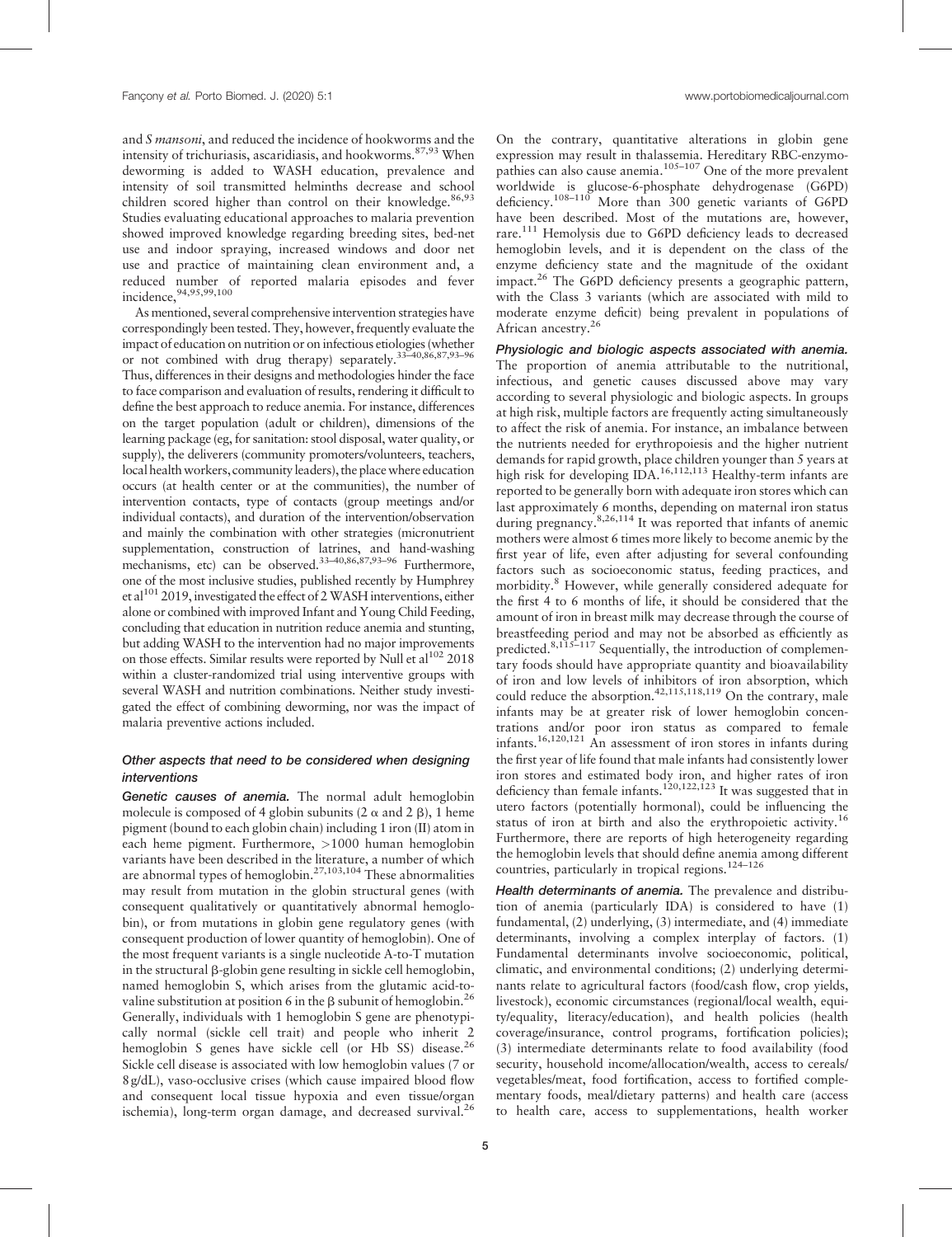knowledge, sanitation and hygiene); (4) immediate determinants relates to nutritional micronutrient intake (iron content of food, iron availability, heme/nonheme content, consumption of inhibitors and enhancers), blood loss due to infections, and genetics.27,52

From a general perspective, socioeconomic, behavioral, and environmental determinants can put some individuals and population groups at a higher risk of anemia.<sup>7,27,52</sup> Socioeconomic status affects the prevalence of anemia through several pathways. For instance, poverty is associated with poor housing, water, sanitation and hygiene, and inadequate infrastructure that may lead to increased disease risk, adverse nutrition behaviors (such as poor dietary practices and poor dietary quality), and inadequate access to anemia prevention and treatment services (such as iron supplements, deworming, and insecticide treated bed nets). Women and children in the lowest wealth quintiles were found to have 25% and 21% higher risk of anemia, than those in the highest wealth quintiles.<sup>16</sup> On the contrary, the low maternal education level may affect mother's ability to access and understand health and nutrition information, negatively affecting their children's quality of diet, or influence decision-making and compliance with recommended health and caretaking practices, being frequently associated with anemia.<sup>5,83,127</sup> It has been also reported that some populations belonging to specific settings or ethnic, cultural, or religious groups may be at a greater risk of anemia due to having less opportunities for generating income, accessing education, health care, social services, water, sanitation, and hygiene, but also to being differentially exposed to infectious, having different dietary patterns, or a different genetic background.8,16 Gender inequality and cultural practices may also play a role in the development of anemia in children, occurring either when mothers face increased physiological risk (in turn associated with the factors mentioned above) or when the child feeding practices lead to differential risk of anemia between boys and girls. $16$ 

### Conclusion

In Angola, the latest data on the prevalence of anemia in children younger than 5 years is worrisome. In addition, there is lack of reports regarding the main associated factors and there are no specifically designed interventions to address it. It should be considered that the internal results from government or other institution's studies may not be available and therefore are inaccessible. Nevertheless, the prevalence reported is indicative of a severe public health problem, but also have geographic heterogeneity and was frequently associated with infections. We did not found reports on the role of child feeding practices on the occurrence of anemia. To design an intervention in this misinformed scenario would result in unsustain spenditure of resources. Nevertheless, several interventions targeting nutritional anemias have already been tested in Africa and could be used as template. In this study, the rational and results of some important interventional strategies conducted in Africa have been resumed. We strongly recommend that educational plus therapeutic strategies, combining nutrition-specific and nutrition-sensitive approaches are considered.

## Acknowledgements

The authors kindly acknowledge the support from the researchers José Pedro Gil, Diogo Costa, and José Figueiredo, who critically reviewed the manuscript and the financial support from Calouste Gulbenkian Foundation.

#### Conflicts of interest

The authors declare no competing interests.

#### References

- [1] WHOThe Global Prevalence of Anaemia in 2011. Geneva, Switzerland: World Health Organization; 2015.
- [2] Harika R, Faber M, Samuel F, Mulugeta A, Kimiywe J, Eilander A. Are low intakes and deficiencies in iron, vitamin A, zinc, and iodine of public health concern in Ethiopian, Kenyan, Nigerian, and South African children and adolescents? Food Nutr Bull. 2017;38:405–427.
- [3] Saaka M, Galaa SZ. How is dietary diversity related to haematological status of preschool children in Ghana? Food Nutr Res. 2017;61: 1333389.
- [4] Tiku YS, Mekonnen TC, Workie SB, Amare E. Does anaemia have major public health importance in children aged 6-59 months in the Duggina Fanigo district of Wolaita Zone, Southern Ethiopia? Ann Nutr Metab. 2018;72:3–11.
- [5] Nambiema A, Robert A, Yaya I. Prevalence and risk factors of anemia in children aged from 6 to 59 months in Togo: analysis from Togo demographic and health survey data, 2013-2014. BMC Public Health. 2019;19:215.
- [6] Kassebaum NJ. GBD 2013 Anemia CollaboratorsThe global burden of anemia. Hematol Oncol Clin North Am. 2016;30:247–308.
- [7] Balarajan Y, Ramakrishnan U, Ozaltin E, Shankar AH, Subramanian SV. Anaemia in low-income and middle-income countries. Lancet. 2011;378:2123–2135.
- [8] Ramakrishnan U. Nutritional Anemias—CRC Series in Modern Nutrition. Boca Raton, FL: CRC Press LLC; 2001.
- [9] Kassebaum NJ, Jasrasaria R, Naghavi M, et al. A systematic analysis of global anemia burden from 1990 to 2010. Blood. 2014;123:615–624.
- [10] DeMaeyer E, Adiels-Tegman M. The prevalence of anaemia in the world. World Health Stat Q. 1985;38:302–316.
- [11] Brabin BJ, Premji Z, Verhoeff F. An analysis of anemia and child mortality. J Nutr. 2001;131:636S–645S. discussion 646S–648S.
- [12] Zucker JR, Lackritz EM, Ruebush TK2nd, et al. Childhood mortality during and after hospitalization in western Kenya: effect of malaria treatment regimens. Am J Trop Med Hyg. 1996;55:655–660.
- [13] Bwibo NO. Common causes of death in children at Mulago Hospital, Kampala, Uganda. Clin Pediatr (Phila). 1970;9:691–694.
- [14] Commey JO, Dekyem P. Childhood deaths from anaemia in Accra, Ghana. West Afr J Med. 1995;14:101–104.
- [15] McGregor IA, Williams K, Billewicz WZ, Thomson AM. Haemoglobin concentration and anaemia in young West African (Gambian) children. Trans R Soc Trop Med Hyg. 1966;60:650–667.
- [16] WHONutritional anaemias: tools for effective prevention and control. Geneva, Switzerland: World Health Organization; 2017.
- [17] Van Den Broeck J, Eeckels R, Vuylsteke J. Influence of nutritional status on child mortality in rural Zaire. Lancet. 1993;341:1491–1495.
- [18] Eggert W1 ES, De Ceita F, Xavier J. The status of hemoglobin concentration and hematocrit in Angola children [in German]. Kinderarztl Prax. 1992;60:49–53.
- [19] World Health Organization Worldwide Prevalence of Anaemia 1993– 2005. Geneva, Switzerland: WHO; 2008.
- [20] Cosep Consultoria Inquérito de Indicadores de Malária em Angola— 2011. Calverton, MD: Cosep Consultoria, Consa\_ude e ICF Macro e ICF Macro; 2011.
- [21] INE, MPDT. Inquérito de Indicadores M\_ultiplos e de Sa\_ude (IIMS) 2015–2016, Luanda—Angola. Principais Resultados. Maryland, EUA: Instituto Nacional de Estatística (INE), Ministério da Sa\_ude (MINSA), Ministério do Planeamento e do Desenvolvimento Territorial (MPDT); 2017.
- [22] Oliveira D, Ferreira FS, Atouguia J, Fortes F, Guerra A, Centeno-Lima S. Infection by intestinal parasites, stunting and anemia in school-aged children from Southern Angola. PLoS One. 2015;10:e0137327.
- [23] Sousa-Figueiredo JC, Gamboa D, Pedro JM, et al. Epidemiology of malaria, schistosomiasis, geohelminths, anemia and malnutrition in the context of a demographic surveillance system in northern Angola. PLoS One. 2012;7:e33189.
- [24] Lemos M, Fançony C, Moura S, et al. Integrated community-based intervention for urinary schistosomiasis and soil-transmitted helminthiasis in children from Caxito, Angola. Int Health. 2019.[Epub ahead of print].
- [25] Guthmann JP, Cohuet S, Rigutto C, et al. High efficacy of two artemisinin-based combinations (artesunate + amodiaquine and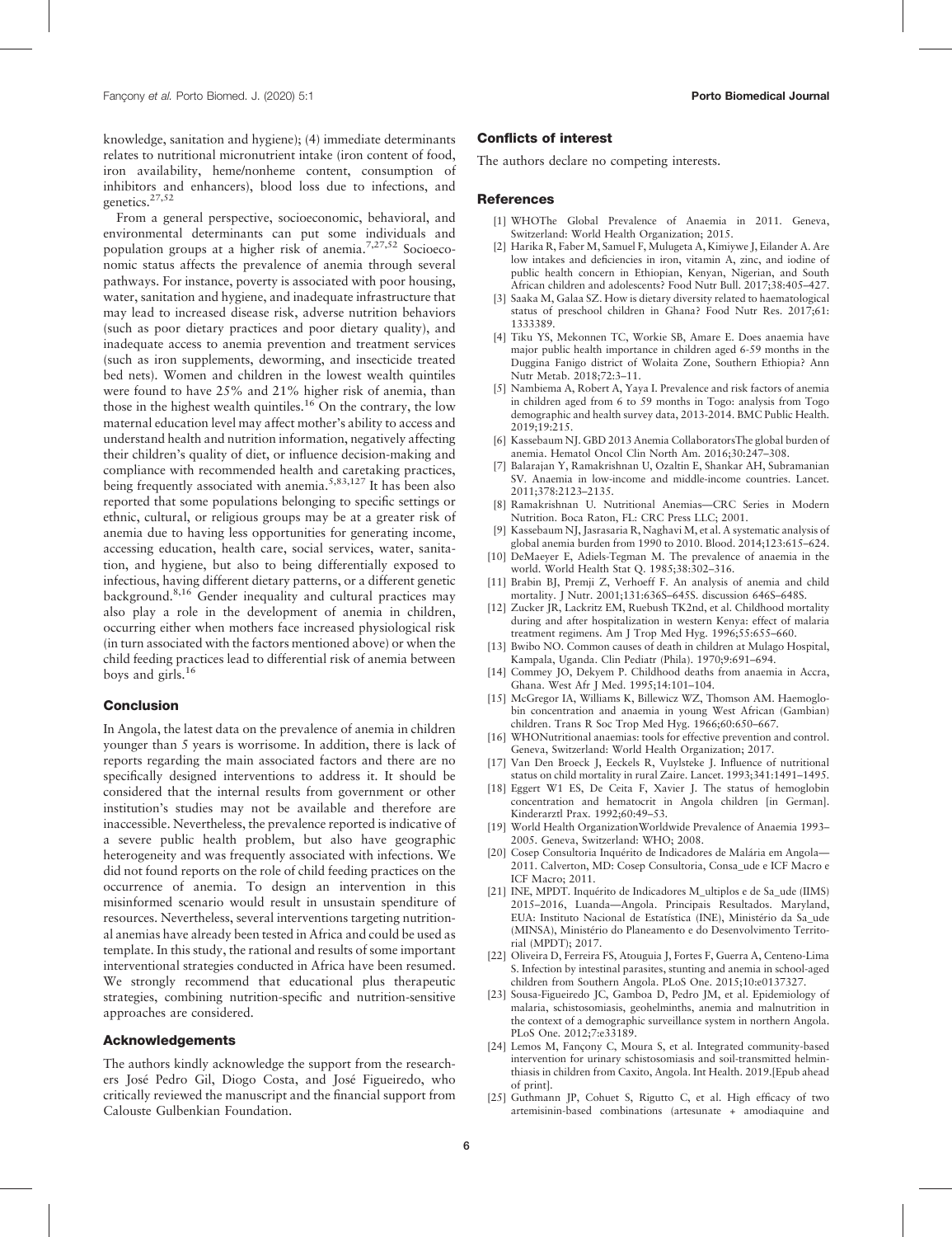artemether + lumefantrine) in Caala, Central Angola. Am J Trop Med Hyg. 2006;75:143–145.

- [26] Bridges KR, Pearson HA. Anemias and Other Red Cell Disorders. McGraw-Hill Professional, 2007.
- [27] Pasricha SR, Drakesmith H, Black J, Hipgrave D, Biggs BA. Control of iron deficiency anemia in low- and middle-income countries. Blood. 2013;121:2607–2617.
- [28] Gibson RS, Donovan UM, Heath AL. Dietary strategies to improve the iron and zinc nutriture of young women following a vegetarian diet. Plant Foods Hum Nutr. 1997;51:1–16.
- [29] Gibson RS, Hotz C. Dietary diversification/modification strategies to enhance micronutrient content and bioavailability of diets in developing countries. Br J Nutr. 2001;85 (suppl 2):S159–S166.
- [30] Gibson RS, Anderson VP. A review of interventions based on dietary diversification or modification strategies with the potential to enhance intakes of total and absorbable zinc. Food Nutr Bull. 2009;30:S108– S143.
- [31] Allen LH. To what extent can food-based approaches improve micronutrient status? Asia Pac J Clin Nutr. 2008;17 (suppl 1):103– 105.
- [32] WHO. Worldwide Prevalence of Anaemia 1993–2005: WHO Global Database on Anaemia. Geneva, Switzerland: WHO; 2008.
- [33] Bhandari N, Bahl R, Mazumdar S, Martines J, Black RE, Bhan MK. Infant Feeding Study GroupEffect of community-based promotion of exclusive breastfeeding on diarrhoeal illness and growth: a cluster randomised controlled trial. Lancet. 2003;361:1418–1423.
- [34] Aboud FE, Moore AC, Akhter S. Effectiveness of a community-based responsive feeding programme in rural Bangladesh: a cluster randomized field trial. Matern Child Nutr. 2008;4:275–286.
- [35] Roy SK, Fuchs GJ, Mahmud Z, et al. Intensive nutrition education with or without supplementary feeding improves the nutritional status of moderately-malnourished children in Bangladesh. J Health Popul Nutr. 2005;23:320–330.
- [36] Roy SK, Jolly SP, Shafique S, et al. Prevention of malnutrition among young children in rural Bangladesh by a food-health-care educational intervention: a randomized, controlled trial. Food Nutr Bull. 2007;28:375–383.
- [37] Lassi ZS, Das JK, Zahid G, et al. Impact of education and provision of complementary feeding on growth and morbidity in children less than 2 years of age in developing countries: a systematic review. BMC Public Health. 2013;13 (suppl 3):S13.
- [38] Imdad A, Yakoob MY, Bhutta ZA. Impact of maternal education about complementary feeding and provision of complementary foods on child growth in developing countries. BMC Public Health. 2011;11 (suppl 3):S25.
- [39] Agbozo F, Colecraft E, Ellahi B. Impact of type of child growth intervention program on caregivers' child feeding knowledge and practices: a comparative study in Ga West Municipality, Ghana. Food Sci Nutr. 2016;4:562–572.
- [40] Rao S, Joshi S, Bhide P, Puranik B, Asawari K. Dietary diversification for prevention of anaemia among women of childbearing age from rural India. Public Health Nutr. 2014;17:939–947.
- [41] Penny ME, Creed-Kanashiro HM, Robert RC, Narro MR, Caulfield LE, Black RE. Effectiveness of an educational intervention delivered through the health services to improve nutrition in young children: a cluster-randomised controlled trial. Lancet. 2005;365: 1863–1872.
- [42] Zijp IM, Korver O, Tijburg LB. Effect of tea and other dietary factors on iron absorption. Crit Rev Food Sci Nutr. 2000;40:371–398.
- [43] WHOIndicators for Assessing Infant and Young Child Feeding Practices: Conclusions of a Consensus Meeting Held 6–8 November 2007 in Washington, DC, USA. Geneva, Switzerland: World Health Organization; 2007.
- [44] Ferguson EL, Gibson RS, Thompson LU, Ounpuu S. Dietary calcium, phytate, and zinc intakes and the calcium, phytate, and zinc molar ratios of the diets of a selected group of East African children. Am J Clin Nutr. 1989;50:1450–1456.
- [45] Bell JG, Keen CL, Lonnerdal B. Effect of infant cereals on zinc and copper absorption during weaning. Am J Dis Child. 1987;141:1128– 1132.
- [46] Gibson RS, Ferguson EL. Nutrition intervention strategies to combat zinc deficiency in developing countries. Nutr Res Rev. 1998;11: 115–131.
- [47] Gibson RS, Ferguson EL, Lehrfeld J. Complementary foods for infant feeding in developing countries: their nutrient adequacy and improvement. Eur J Clin Nutr. 1998;52:764–770.
- [48] Gillooly M, Bothwell TH, Torrance JD, et al. The effects of organic acids, phytates and polyphenols on the absorption of iron from vegetables. Br J Nutr. 1983;49:331–342.
- [49] Hallberg L, Brune M, Rossander L. Iron absorption in man: ascorbic acid and dose-dependent inhibition by phytate. Am J Clin Nutr. 1989;49:140–144.
- [50] Brune M, Rossander-Hulten L, Hallberg L, Gleerup A, Sandberg AS. Iron absorption from bread in humans: inhibiting effects of cereal fiber, phytate and inositol phosphates with different numbers of phosphate groups. J Nutr. 1992;122:442–449.
- [51] Pullan R, Brooker S. The health impact of polyparasitism in humans: are we under-estimating the burden of parasitic diseases? Parasitology. 2008;135:783–794.
- [52] Pasricha SR, Vijaykumar V, Prashanth NS, et al. A community based field research project investigating anaemia amongst young children living in rural Karnataka, India: a cross sectional study. BMC Public Health. 2009;9:59.
- [53] Bates I, McKew S, Sarkinfada F. Anaemia: a useful indicator of neglected disease burden and control. PLoS Med. 2007;4:e231.
- [54] Stoltzfus RJ, Chwaya HM, Tielsch JM, Schulze KJ, Albonico M, Savioli L. Epidemiology of iron deficiency anemia in Zanzibari schoolchildren: the importance of hookworms. Am J Clin Nutr. 1997;65:153–159.
- [55] Stoltzfus RJ, Albonico M, Chwaya HM, et al. Hemoquant determination of hookworm-related blood loss and its role in iron deficiency in African children. Am J Trop Med Hyg. 1996;55:399– 404.
- [56] Friedman JF, Kanzaria HK, McGarvey ST. Human schistosomiasis and anemia: the relationship and potential mechanisms. Trends Parasitol. 2005;21:386–392.
- [57] Magalhaes RJ, Clements AC. Mapping the risk of anaemia in preschool-age children: the contribution of malnutrition, malaria, and helminth infections in West Africa. PLoS Med. 2011;8:e1000438.
- [58] Nussenblatt V, Semba RD. Micronutrient malnutrition and the pathogenesis of malarial anemia. Acta Trop. 2002;82:321–337.
- [59] Ekvall H. Malaria and anemia. Curr Opin Hematol. 2003;10:108– 114.
- [60] Dacal E, Saugar JM, De Lucio A, et al. Prevalence and molecular characterization of Strongyloides stercoralis, Giardia duodenalis, Cryptosporidium spp., and Blastocystis spp. isolates in school children in Cubal, Western Angola. Parasit Vectors. 2018;11:67.
- [61] Doherty CP. Host-pathogen interactions: the role of iron. J Nutr. 2007;137:1341–1344.
- [62] Hurlimann E, Houngbedji CA, Yapi RB, et al. Antagonistic effects of Plasmodium-helminth co-infections on malaria pathology in different population groups in Cote d'Ivoire. PLoS Negl Trop Dis. 2019;13: e0007086.
- [63] Valice EM, Wiegand RE, Mwinzi PNM, et al. Relative contribution of schistosomiasis and malaria to anemia in Western Kenya. Am J Trop Med Hyg. 2018;99:713–715.
- [64] Degarege A, Degarege D, Veledar E, et al. Plasmodium falciparum infection status among children with schistosoma in sub-Saharan Africa: a systematic review and meta-analysis. PLoS Negl Trop Dis. 2016;10:e0005193.
- [65] Mooney JP, Galloway LJ, Riley EM. Malaria, anemia, and invasive bacterial disease: a neutrophil problem? J Leukoc Biol. 2019;105:645– 655.
- [66] Jonker FAM, Te Poel E, Bates I, Boele van Hensbroek M. Anaemia, iron deficiency and susceptibility to infection in children in sub-Saharan Africa, guideline dilemmas. Br J Haematol. 2017;177:878– 883.
- [67] Molyneux DH, Hotez PJ, Fenwick A. Rapid-impact interventions": how a policy of integrated control for Africa's neglected tropical diseases could benefit the poor. PLoS Med. 2005;2:e336.
- [68] Dreyfuss ML, Stoltzfus RJ, Shrestha JB, et al. Hookworms, malaria and vitamin A deficiency contribute to anemia and iron deficiency among pregnant women in the plains of Nepal. J Nutr. 2000; 130:2527–2536.
- [69] Al-Mekhlafi HM, Azlin M, Aini UN, et al. Protein-energy malnutrition and soil-transmitted helminthiases among Orang Asli children in Selangor, Malaysia. Asia Pac J Clin Nutr. 2005;14:188–194.
- [70] Suzuki T. Iron deficiency anemia refractory to iron preparations. Rinsho Ketsueki. 2016;57:1881–1889.
- [71] WHOWorldwide Prevalence of Anaemia 1993–2005. WHO Global Database on Anaemia. Geneva, Switzerland: World Health Organization; 2008.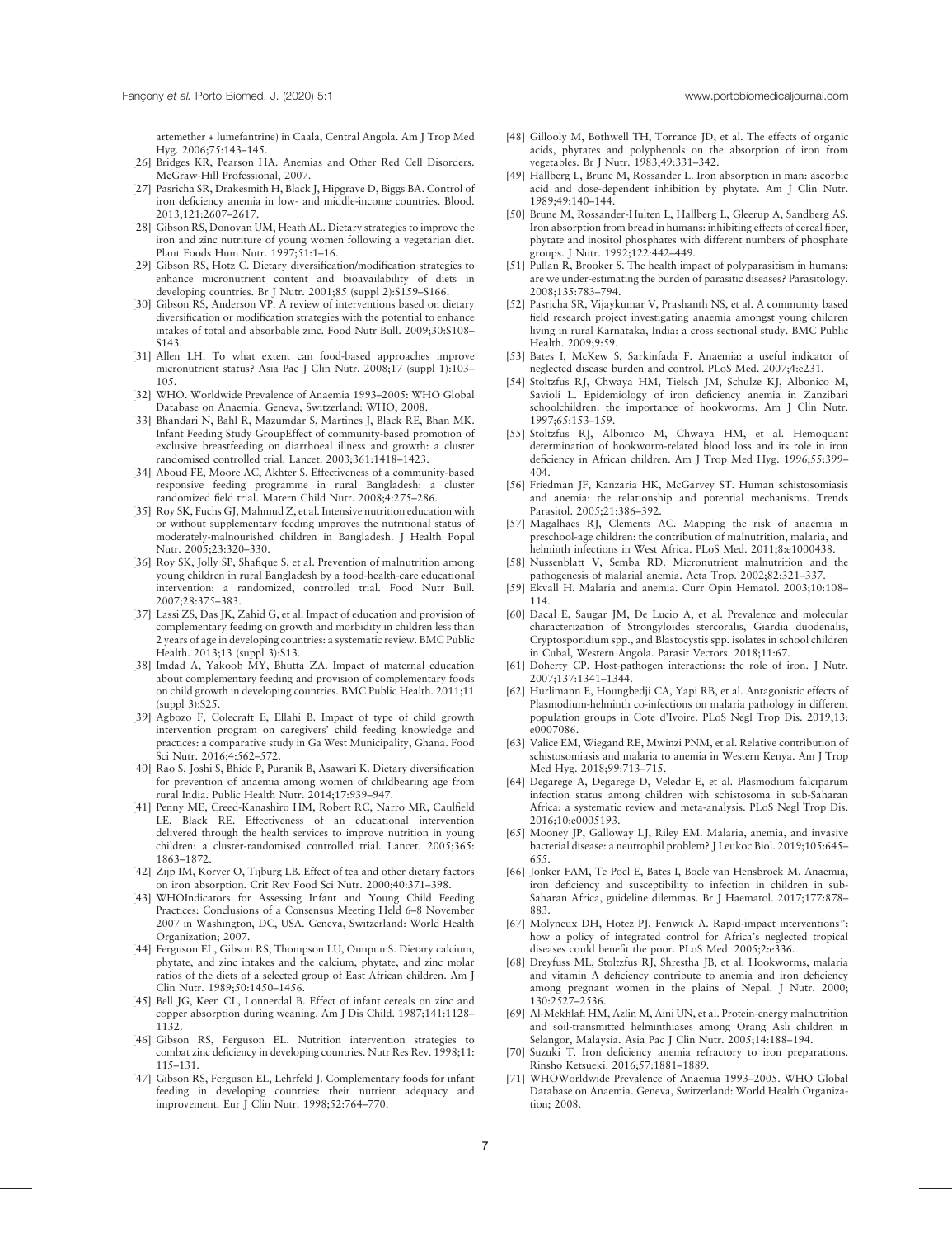- [72] Harding KB, Neufeld LM. Iron deficiency and anemia control for infants and young children in malaria-endemic areas: a call to action and consensus among the research community. Adv Nutr. 2012;3:551–554.
- [73] Sazawal S, Black RE, Ramsan M, et al. Effects of routine prophylactic supplementation with iron and folic acid on admission to hospital and mortality in preschool children in a high malaria transmission setting: community-based, randomised, placebo-controlled trial. Lancet. 2006;367:133–143.
- [74] Clark MA, Goheen MM, Cerami C. Influence of host iron status on Plasmodium falciparum infection. Front Pharmacol. 2014;5:84.
- [75] Veenemans J, Milligan P, Prentice AM, et al. Effect of supplementation with zinc and other micronutrients on malaria in Tanzanian children: a randomised trial. PLoS Med. 2011;8:e1001125.
- [76] Paganini D, Zimmermann MB. The effects of iron fortification and supplementation on the gut microbiome and diarrhea in infants and children: a review. Am J Clin Nutr. 2017;106:1688S–1693S.
- [77] Florey L. Anemia as an Impact Measure of ITN Use among Young Children. DHS Analytical Studies No. 31. Calverton, MD: ICF International; 2012.
- [78] Abhulimhen-Iyoha BI, Israel-Aina YT. Emergency blood transfusion in children in a tertiary hospital in Nigeria: indications, frequency and outcome. West Afr J Med. 2018;35:20–24.
- [79] United Nations Development Programme, World Bank, World Health Organization. The prevention and management of severe anaemia in children in malaria-endemic regions of Africa: A review of research. Geneva, Switzerland: World Health Organization; 2001
- [80] Guthmann JP, Ampuero J, Fortes F, et al. Antimalarial efficacy of chloroquine, amodiaquine, sulfadoxine-pyrimethamine, and the combinations of amodiaquine + artesunate and sulfadoxine-pyrimethamine + artesunate in Huambo and Bie provinces, central Angola. Trans R Soc Trop Med Hyg. 2005;99:485–492.
- [81] Soares Magalhaes RJ, Langa A, Pedro JM, Sousa-Figueiredo JC, Clements AC, Vaz Nery S. Role of malnutrition and parasite infections in the spatial variation in children's anaemia risk in northern Angola. Geospat Health. 2013;7:341–354.
- [82] Stoltzfus RJ, Albonico M, Chwaya HM, Tielsch JM, Schulze KJ, Savioli L. Effects of the Zanzibar school-based deworming program on iron status of children. Am J Clin Nutr. 1998;68:179–186.
- [83] Bhargava A, Fox-Kean M. The effects of maternal education versus cognitive test scores on child nutrition in Kenya. Econ Hum Biol. 2003;1:309–319.
- [84] Kabatereine NB, Brooker S, Koukounari A, et al. Impact of a national helminth control programme on infection and morbidity in Ugandan schoolchildren. Bull World Health Organ. 2007;85:91–99.
- [85] Stoltzfus RJ, Chway HM, Montresor A, et al. Low dose daily iron supplementation improves iron status and appetite but not anemia, whereas quarterly anthelminthic treatment improves growth, appetite and anemia in Zanzibari preschool children. J Nutr. 2004;134:348– 356.
- [86] Gyorkos TW, Maheu-Giroux M, Blouin B, Casapia M. Impact of health education on soil-transmitted helminth infections in schoolchildren of the Peruvian Amazon: a cluster-randomized controlled trial. PLoS Negl Trop Dis. 2013;7:e2397.
- [87] Al-Delaimy AK, Al-Mekhlafi HM, Lim YA, et al. Developing and evaluating health education learning package (HELP) to control soiltransmitted helminth infections among Orang Asli children in Malaysia. Parasit Vectors. 2014;7:416.
- [88] Dawson EM, Sousa-Figueiredo JC, Kabatereine NB, Doenhoff MJ, Stothard JR. Intestinal schistosomiasis in pre school-aged children of Lake Albert, Uganda: diagnostic accuracy of a rapid test for detection of anti-schistosome antibodies. Trans R Soc Trop Med Hyg. 2013;107:639–647.
- [89] Stothard JR, Sousa-Figueiredo JC, Navaratnam AM. Advocacy, policies and practicalities of preventive chemotherapy campaigns for African children with schistosomiasis. Expert Rev Anti Infect Ther. 2013;11:733–752.
- [90] Stothard JR, Gabrielli AF. Schistosomiasis in African infants and preschool children: to treat or not to treat? Trends Parasitol. 2007;23:83–86.
- [91] Stothard JR, Sousa-Figueiredo JC, Betson M, Bustinduy A, Reinhard-Rupp J. Schistosomiasis in African infants and preschool children: let them now be treated!. Trends Parasitol. 2013;29:197–205.
- [92] Stothard JR, Sousa-Figueiredo JC, Betson M, et al. Closing the praziquantel treatment gap: new steps in epidemiological monitoring and control of schistosomiasis in African infants and preschool-aged children. Parasitology. 2011;138:1593–1606.
- [93] Asaolu SO, Ofoezie IE. The role of health education and sanitation in the control of helminth infections. Acta Trop. 2003;86:283–294.
- [94] Alvarado BE, Gomez E, Serra M, et al. Evaluation of an educational strategy on malaria in rural areas of the Colombian Pacific Coast [in Spanish]. Biomedica. 2006;26:342–352.
- [95] Amoran OE. Impact of health education intervention on malaria prevention practices among nursing mothers in rural communities in Nigeria. Niger Med J. 2013;54:115–122.
- [96] Lee YH, Jeong HG, Kong WH, et al. Reduction of urogenital schistosomiasis with an integrated control project in Sudan. PLoS Negl Trop Dis. 2015;9:e3423.
- [97] Foote EM, Sullivan KM, Ruth LJ, et al. Determinants of anemia among preschool children in rural, western Kenya. Am J Trop Med Hyg. 2013;88:757–764.
- [98] Coutinho SB, De Lira PI, D Carvalho Lima M, Ashworth A. Comparison of the effect of two systems for the promotion of exclusive breastfeeding. Lancet. 2005;366:1094–1100.
- [99] Tobgay T, Pem D, Dophu U, et al. Community-directed educational intervention for malaria elimination in Bhutan: quasi-experimental study in malaria endemic areas of Sarpang district. Malar J. 2013;12:132.
- [100] Abegunde D, Orobaton N, Bassi A, et al. The impact of integrated community case management of childhood diseases interventions to prevent malaria fever in children less than five years old in Bauchi State of Nigeria. PLoS One. 2016;11:e0148586.
- [101] Humphrey JH, Mbuya MNN, Ntozini R, et al. Independent and combined effects of improved water, sanitation, and hygiene, and improved complementary feeding, on child stunting and anaemia in rural Zimbabwe: a cluster-randomised trial. Lancet Glob Health. 2019;7:e132–e147.
- [102] Null C, Stewart CP, Pickering AJ, et al. Effects of water quality, sanitation, handwashing, and nutritional interventions on diarrhoea and child growth in rural Kenya: a cluster-randomised controlled trial. Lancet Glob Health. 2018;6:e316–e329.
- [103] Rees DC, Williams TN, Gladwin MT. Sickle-cell disease. Lancet. 2010;376:2018–2031.
- [104] Thom CS, Dickson CF, Gell DA, et al. Hemoglobin variants: biochemical properties and clinical correlates. Cold Spring Harb Perspect Med. 2013;3:a011858.
- [105] Brito MTC, Santos B, Veiga L. Glucose-6-phosphate dehydrogenase deficiency in children from 0 to 14 years hospitalized at the Pediatric Hospital David Bernardino, Luanda, Angola. Pharmacogenom Pharmacoproteom. 2014;5:2.
- [106] Eziefula AC, Pett H, Grignard L, et al. Glucose-6-phosphate dehydrogenase status and risk of hemolysis in Plasmodium falciparum-infected African children receiving single-dose primaquine. Antimicrob Agents Chemother. 2014;58:4971–4973.
- [107] Phillips J, Henderson AC. Hemolytic anemia: evaluation and differential diagnosis. Am Fam Physician. 2018;98:354–361.
- [108] Howes RE, Piel FB, Patil AP, et al. G6PD deficiency prevalence and estimates of affected populations in malaria endemic countries: a geostatistical model-based map. PLoS Med. 2012;9: e1001339.
- [109] Nkhoma ET, Poole C, Vannappagari V, Hall SA, Beutler E. The global prevalence of glucose-6-phosphate dehydrogenase deficiency: a systematic review and meta-analysis. Blood Cells Mol Dis. 2009;42:267–278.
- [110] Briolant S, Pradines B, Basco LK. Role of primaquine in malaria control and elimination in French-speaking Africa [in French]. Bull Soc Pathol Exot. 2017;110:198–206.
- [111] Beutler E. G6PD deficiency. Blood. 1994;84:3613-3636.
- [112] Camaschella C. Iron deficiency. Blood. 2019;133:30-39.
- [113] Lopez A, Cacoub P, Macdougall IC, et al. Iron deficiency anaemia. Lancet. 2016;387:907–916.
- [114] McCarthy EK, Kenny LC, Hourihane JOB, Irvine AD, Murray DM, Kiely ME. Impact of maternal, antenatal and birth-associated factors on iron stores at birth: data from a prospective maternal-infant birth cohort. Eur J Clin Nutr. 2017;71:782–787.
- [115] Griffin IJ, Abrams SA. Iron and breastfeeding. Pediatr Clin North Am. 2001;48:401–413.
- [116] Meinzen-Derr JK, Guerrero ML, Altaye M, Ortega-Gallegos H, Ruiz-Palacios GM, Morrow AL. Risk of infant anemia is associated with exclusive breast-feeding and maternal anemia in a Mexican cohort. J Nutr. 2006;136:452–458.
- [117] Pizarro F, Yip R, Dallman PR, Olivares M, Hertrampf E, Walter T. Iron status with different infant feeding regimens: relevance to screening and prevention of iron deficiency. J Pediatr. 1991;118:687–692.